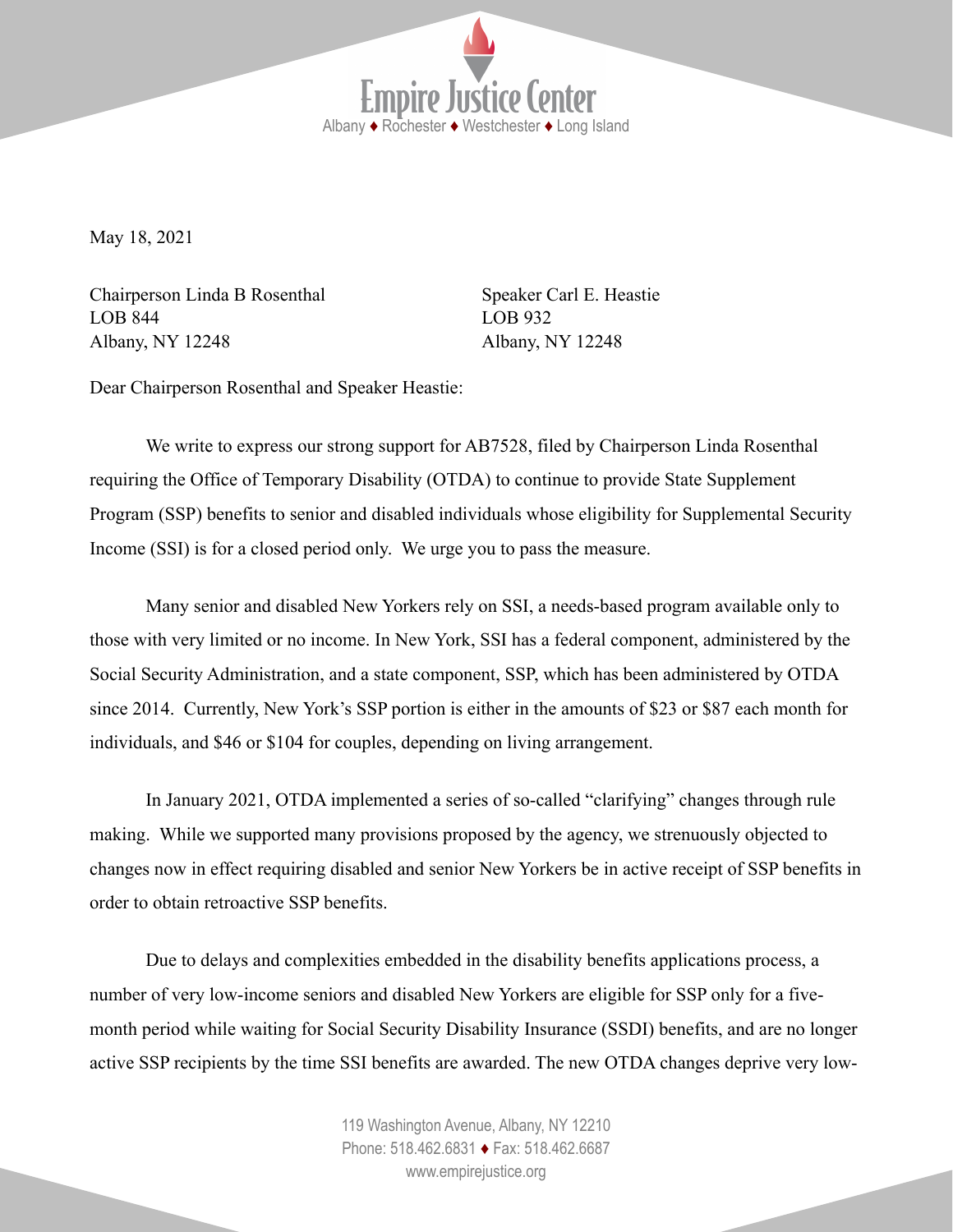income New Yorkers of a small but important supplement to their income. This includes those who are only eligible for SSP benefits during their five-month waiting period for SSDI, and others whose SSI benefits were suspended for technical reasons, but otherwise would be eligible for SSP.

We point out that the January 2021 regulations' limitation of retroactive payments to only active participants undermine decades of policy and practice. The changes also administratively overrule three court decisions that directed OTDA to pay SSP benefits to people who were eligible for SSI for a closed period. Moreover, previous to the New York takeover of SSP in 2014 from the Social Security Administration (SSA), SSA issued retroactive SSI payments to recipients. But once New York State took over administration of the SSP program, OTDA stopped paying these retroactive benefits, despite being directed by both its own fair hearing bureau and the courts to continue paying them.

Empire Justice Center and the undersigned organizations have appreciated working with OTDA as a partner in advocating for low-income New Yorkers. However, we expressed serious concerns when OTDA took over the administration of SSP. We were especially worried that very low-income seniors and disabled New Yorkers would be left worse off from the switch in spite of savings for the state. At the time, the OTDA commissioner repeatedly reassured advocates and the public that vulnerable New Yorkers who rely on these desperately needed benefits would not be affected by the change.  $\frac{1}{1}$  $\frac{1}{1}$  $\frac{1}{1}$  These 2021 January regulations limiting eligibility to an entire subset of applicants do not live up to that promise made by the agency.

<span id="page-1-1"></span>For these reasons, we appreciate the Chairperson Rosenthal's support in advocating for very low-income seniors and disabled New Yorkers. While the dollar amounts are modest, they make a world of difference to recipients. We urge the leadership to pass the measure.

Susan Antos **Kristin Brown** Senior Attorney President and CEO

Adriene Holder Gene Dovle Attorney-in-Charge Executive Director The Legal Aid Society

Empire Justice Center Empire Justice Center

Civil Practice People Organized for Our Rights, Inc. (P.O.O.R.)

<span id="page-1-0"></span><sup>&</sup>lt;sup>[1](#page-1-1)</sup> Elizabeth Berlin, Executive Deputy Commissioner, NYS Office of Temporary and Disability Assistance, OTDA Formal Budget Hearing Testimony, November 13, 2012.